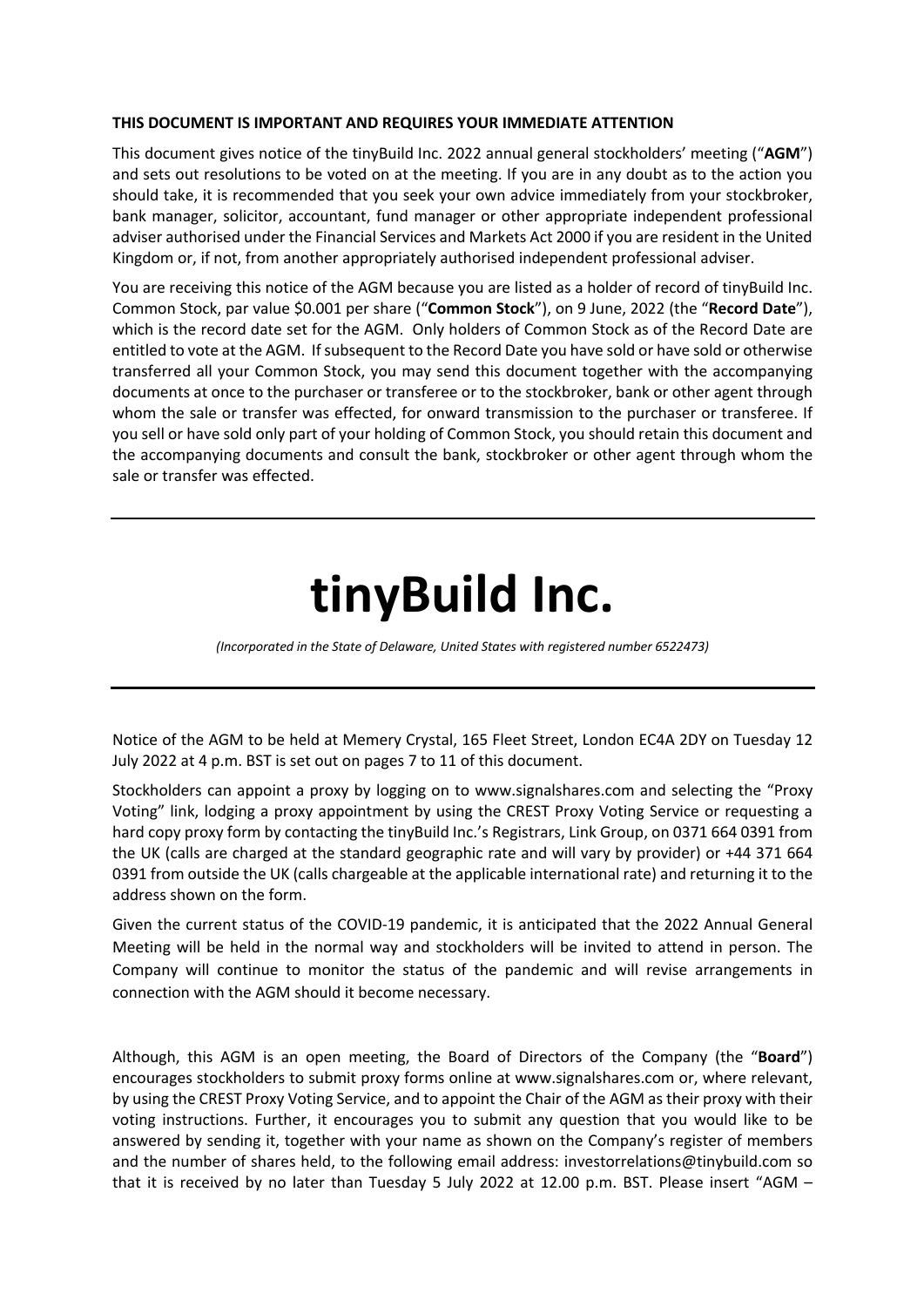Stockholder Questions" in the subject header box of your email. The Company will endeavour to respond to all questions either on the Company's website or individually.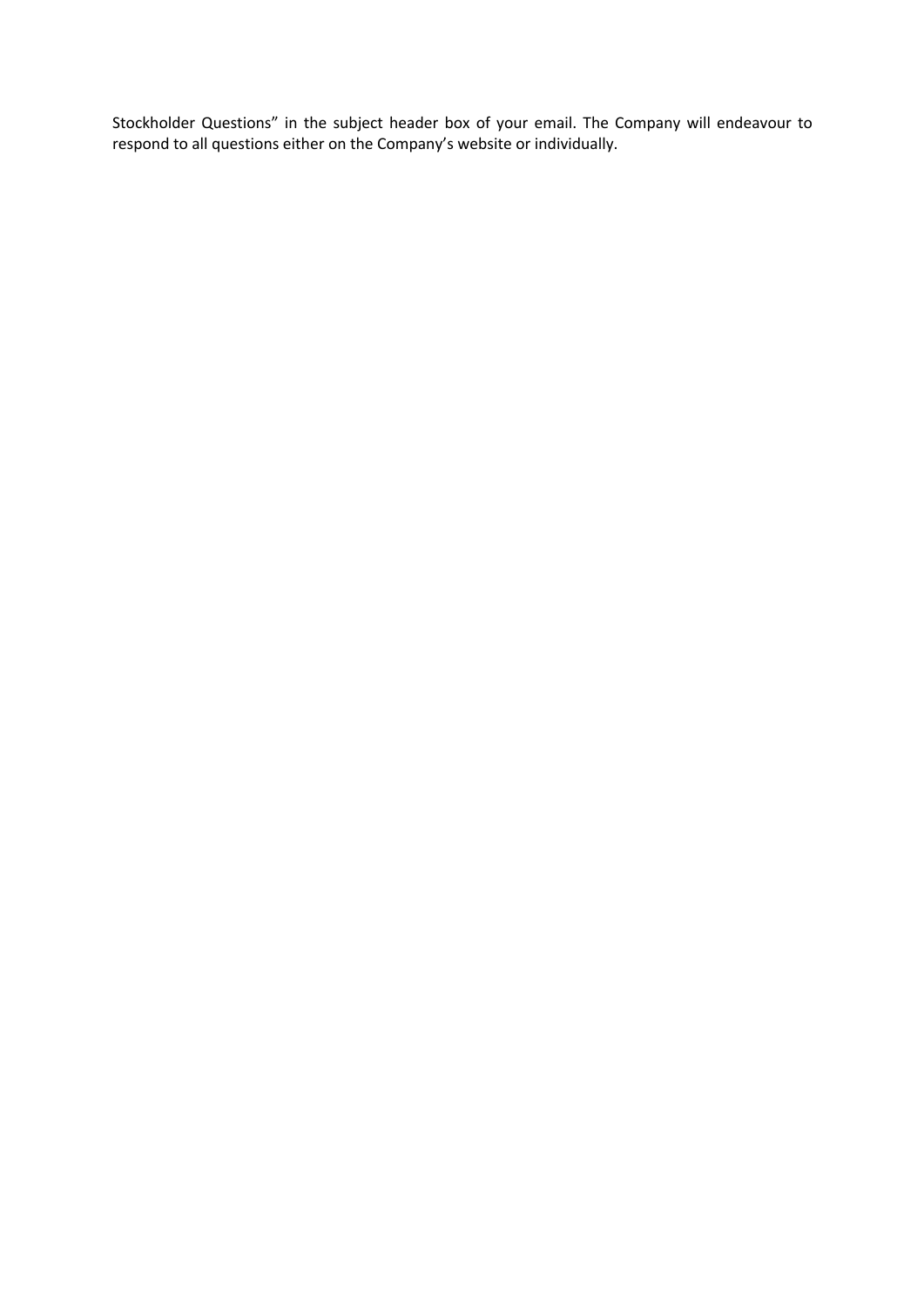### **Letter from the Chair of tinyBuild Inc.**

*(Incorporated in the State of Delaware, United States with registered number 6522473)*

(the "**Company**")

| <b>Directors:</b>        |                                | <b>Registered Office:</b> |
|--------------------------|--------------------------------|---------------------------|
| <b>Henrique Olifiers</b> | Non-Executive Chairman         | 1209 Orange Street        |
| Alex Nichiporchik        | <b>Chief Executive Officer</b> | Wilmington                |
| Luke Burtis              | <b>Chief Operating Office</b>  | <b>New Castle</b>         |
| Tony Assenza             | <b>Chief Financial Officer</b> | Delaware                  |
| Neil Catto               | Non-Executive Director         | <b>USA</b>                |
| Nick van Dyk             | Non-Executive Director         |                           |

10 June 2022

Dear Stockholder,

#### **AGM**

This letter sets out details of the Company's AGM which is to be held at Memery Crystal, 165 Fleet Street, London EC4A 2DY on 12 July 2022 at 4:00 p.m. BST. The formal notice of the AGM is given on pages 7 to 11 of this document and summary details of the Resolutions to be proposed at the AGM are set out below.

The Company's issued and outstanding share capital as of the close of business on 9 June 2022 (the "**Record Date**") was 203,528,087 shares of Common Stock of the Company, par value \$0.001 per share ("**Common Stock**"), carrying one vote each.

#### **Resolutions to be proposed at the AGM**

The resolutions to be proposed at the AGM are as follows:

#### **Resolution 1 - Adoption of the Annual Report and Consolidated Financial Statements for the year ended 31 December 2021 ("Annual Report")**

The Annual Report of the Company for the year ended 31 December 2021 was sent to stockholders at the same time as this notice of AGM, and is available on the Company's website:

www.tinybuildinvestors.com/documents-and-presentations

#### **Resolution 2 – The re-appointment of Grant Thornton LLP as auditor to the Company and authority for the Board to set the auditors' remuneration on an advisory basis**

The Company is required to appoint auditors at each AGM at which the accounts are laid before the Company, to hold office until the conclusion of the next such meeting. Grant Thornton LLP was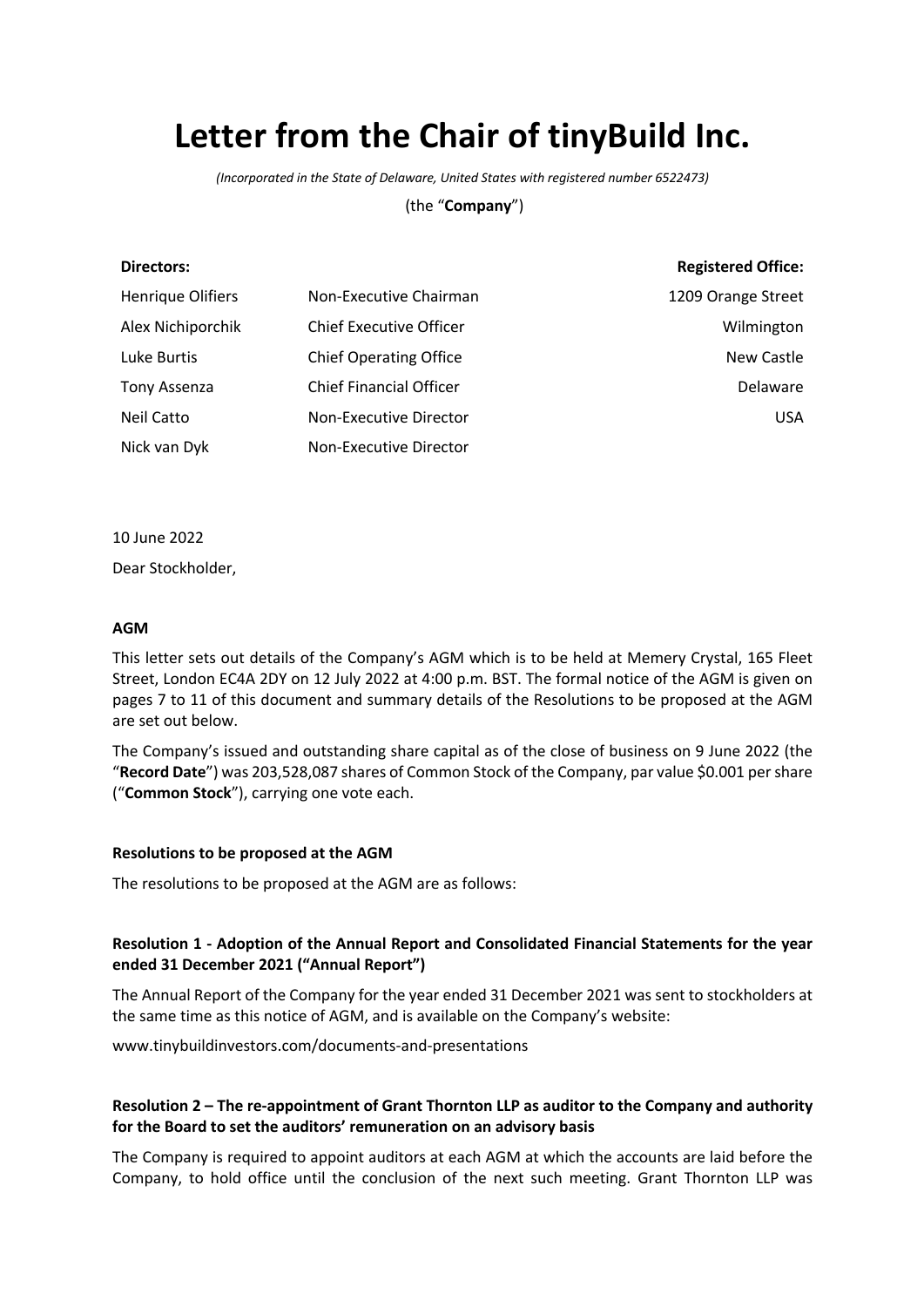appointed by the Board as independent registered public accounting firm of the Company. The Audit Committee of the Board (the "**Audit Committee**") has reviewed the independence, effectiveness and objectivity of Grant Thornton LLP, on behalf of the Board, who now propose their re-appointment as auditors of the Company. This resolution also authorises the Board, in accordance with standard practice, to negotiate and agree the remuneration of the auditors.

Although stockholder approval of this appointment is not required by law and is not binding on the Company, if our stockholders do not ratify the appointment of Grant Thornton LLP, the Audit Committee will consider the failure to ratify the appointment when appointing an independent registered public accounting firm for the following year. Even if our stockholders ratify the appointment of Grant Thornton LLP, the Audit Committee may, in its sole discretion, terminate such engagement and direct the appointment of another independent registered public accounting firm at any time during the year, although it has no current intention to do so.

#### **Resolutions 3-4 – Re-election of Class II Directors**

The Second Amended and Restated Bylaws of the Company state that at the annual meeting, directors shall be elected as set forth in the Certificate of Incorporation of the Company, (the "**Certificate**"). The Certificate requires that the Board shall be classified, with respect to the term for which they severally hold office, into three classes, designated Class I, Class II and Class III, respectively. Each class shall consist, as nearly as possible, of one-third of the total number of authorized Board. The initial Class I Directors served for a term expiring at the AGM held in 2021 at which time they were re-elected, the initial Class II Directors shall serve for a term expiring at the annual meeting of stockholders to be held in 2022, and the initial Class III Directors shall serve for a term expiring at the annual meeting of stockholders to be held in 2023. The Board recommend to the stockholders that these directors are elected.

The following directors are Class II Directors, who shall stand for re-election at the AGM:

- Luke Burtis; and
- Henrique Olifiers.

Biographical details of all the directors standing for re-election as at the date of this notice are set out in the appendix to the notice of AGM and appear on the corporate information section of the Company's website.

#### **Resolution 5 – Authority to allot Common Stock**

Subject to resolutions 6 and 7 below, this resolution grants the Board authority in accordance with Article IV, Section 3 the Certificate to allot New Securities (as such term is defined in the Certificate) up to a maximum 67,164,268 Common Stock (equal to 33% of the Company's issued and outstanding Common Stock as at 9 June 2022 (excluding any treasury shares)).

The Board does not have any present intention of exercising the authorities conferred by this resolution, but the Board considers it desirable that the specified amount of authorised, but unissued share capital is available for issue so that they can more readily take advantage of possible opportunities.

The authority given by this Resolution will (unless previously renewed or revoked) expire on the date that is the earliest of either (such date, the "**Expiration Date**")

- i) the end of the next AGM of the Company and
- ii) 31 October 2023.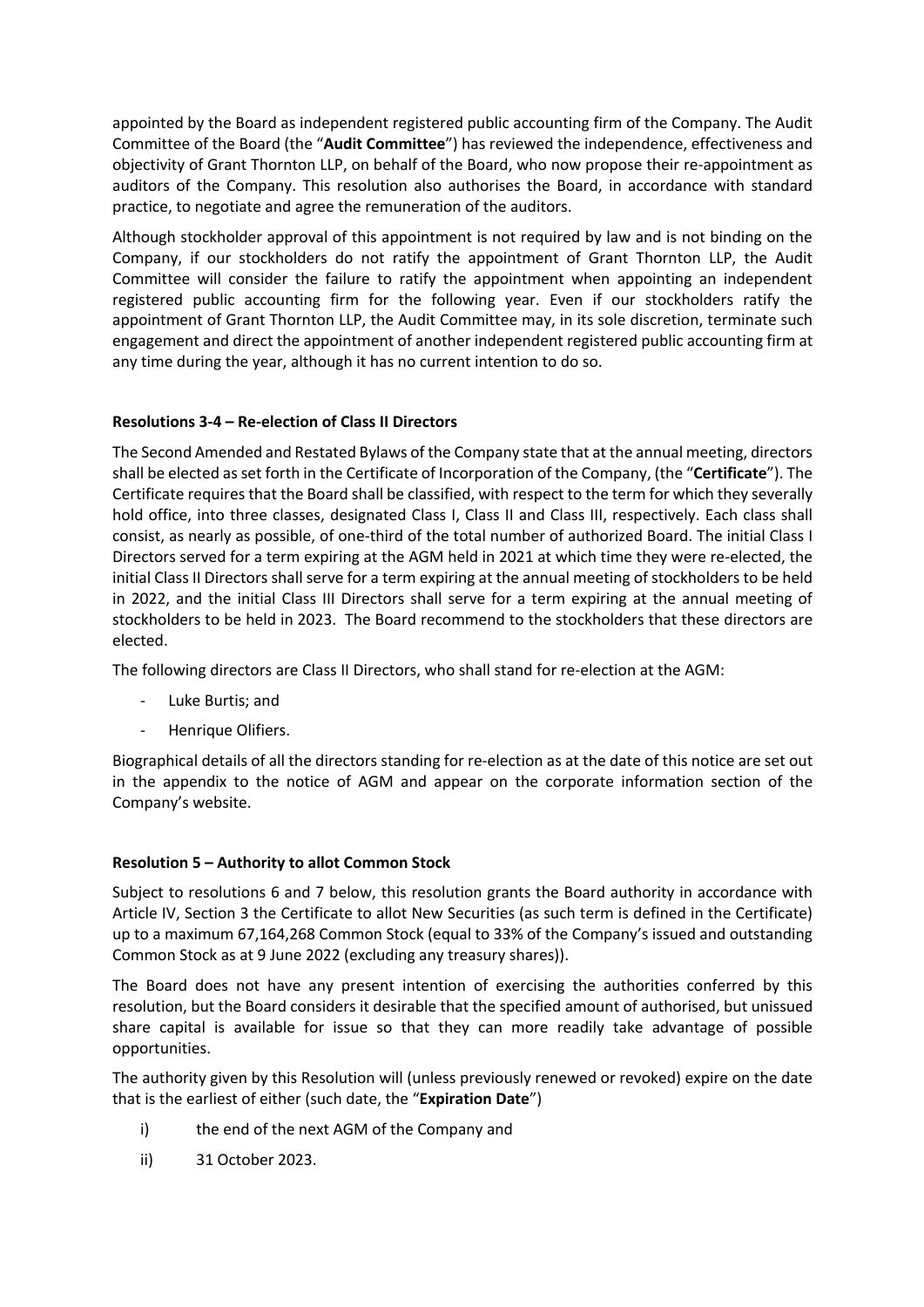#### **Resolution 6 - General authority to dis-apply pre-emption rights**

That, subject to the passing of Resolution 5, this resolution grants the Board authority pursuant Article IV, Section 3 of the Certificate, to issue or sell, of the authority conferred by Resolution 5, 10,176,404 New Securities (equal to 5% of the Company's issued and outstanding Common Stock as at 9 June 2022 (excluding treasury shares)) for cash.

The authority given by this Resolution will (unless previously renewed or revoked) expire on the date that is the earliest of either:

- i) the end of the next AGM of the Company or
- ii) 31 October 2023.

#### **Resolution 7 - Additional authority to dis-apply pre-emption rights only for acquisitions of capital investments**

That, subject to the passing of Resolution 5, this resolution grants the directors authority pursuant Article IV, Section 3 of the Certificate, to issue or sell, of the authority conferred by Resolution 5, 10,176,404 New Securities (equal to 5% of the Company's issued and outstanding Common Stock as 9 June 2022 (excluding treasury shares)) for cash only for the purposes of financing (or refinancing, if the authority is to be used within six months after the original transaction) a transaction which the Board determines to be an acquisition or other capital investment of a kind contemplated by the Statement of Principles on Disapplying Pre-Emption Rights most recently published by the Pre-Emption Group prior to the date of this notice.

The authority given by this Resolution will (unless previously renewed or revoked) expire on the date that is the earliest of either:

- i) the end of the next AGM of the Company or
- ii) 31 October 2023.

#### **Resolution 8 – Authority to issue shares to directors in lieu of cash bonuses**

As referred to in the Company's 2021 Annual Report, the Company has an annual cash bonus plan ("**Cash Bonus Plan**") in which the executive directors of the Company are entitled to participate. The Remuneration Committee has determined that starting from the fiscal year ending 31 December 2022, an executive director can elect to receive their cash bonus in the form of equity (which we expect to be structured as either restricted stock units or options, at the Company's discretion), which can only be exercised or settled, as applicable, subject to certain customary exemptions, including, but not limited to, if the executive director's and/or their Concert Party's resultant shareholding would be below 30% and any such award will have a term of five (5) years.

It is the Board's intention to issue no more than 5% of the issued and outstanding Common Stock over the next five (5) years after the resolution is passed under both the Cash Bonus Plan and the employee benefit plan, that the Company intends to announce this year to align staff incentives with stockholder value creation for the long term, as disclosed in the Company's Preliminary Unaudited Results on 29 March 2022.

This resolution is being passed as an ordinary resolution.

Any issue of shares could be a related party transaction, and the AIM Nominated Adviser to the Company will be consulted in order to determine that any award is fair and reasonable insofar as the stockholders of the Company are concerned.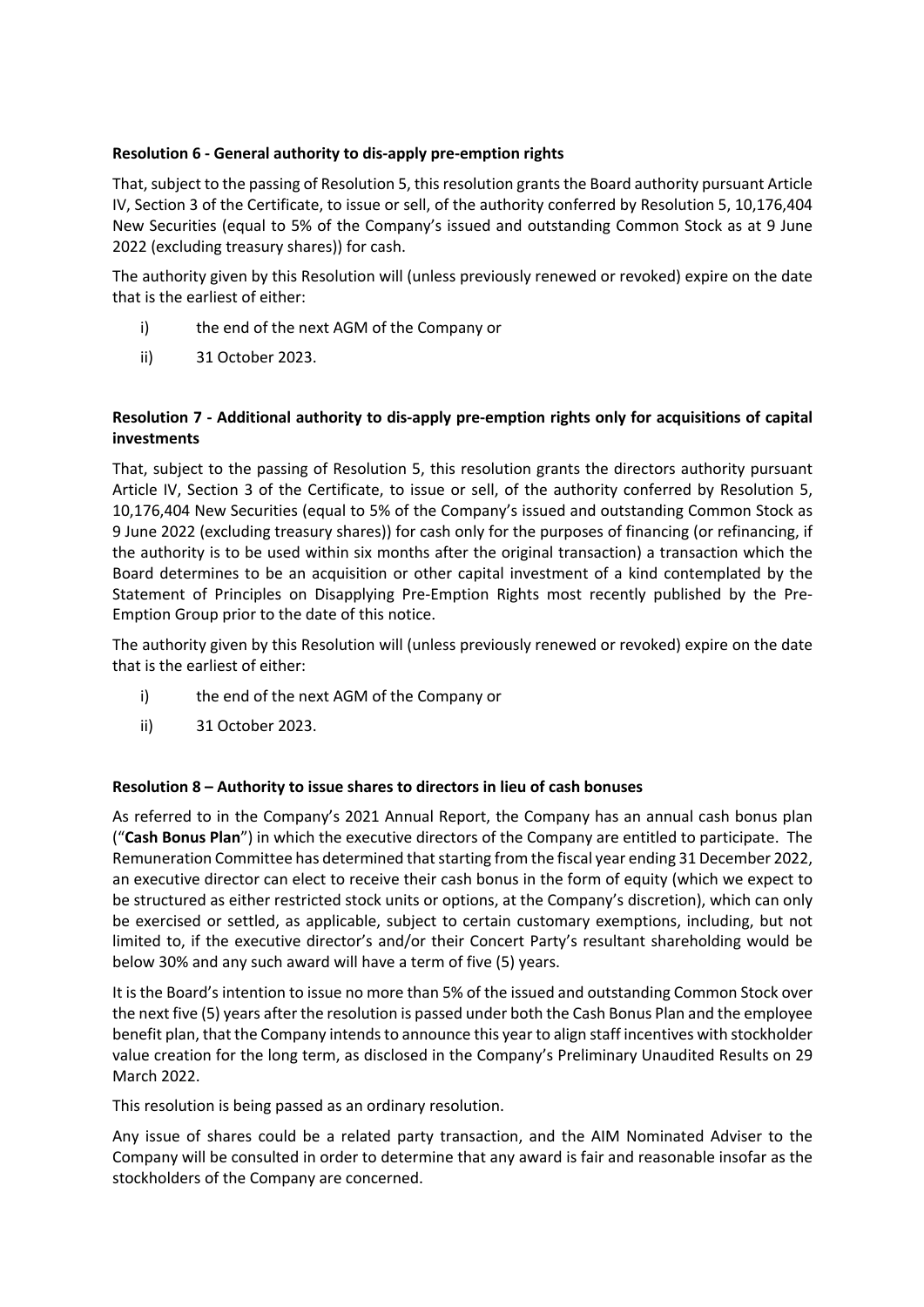The stockholders are also hereby advised that pursuant to Section 144(a) of the Delaware General Corporation Law (the "**DGCL**"), no contract or transaction between a corporation and one or more of its directors or officers, or between a corporation and any other corporation, partnership, association, or other organization in which one or more of its directors or officers, are directors or officers, or have a financial interest (any such party is referred to herein as an "**Interested Party**" and any such contract or transaction is referred to herein as an "**Interested Party Transaction**"), shall be void or voidable solely for this reason, or solely because such director or officer is present at or participates in the meeting of the board or committee which authorizes the contract or transaction, or solely because any such director's or officer's votes are counted for such purpose, if:

- (i) the material facts as to the director's or officer's relationship or interest and as to the contract or transaction are disclosed or are known to the board or committee, and the board or committee in good faith authorizes the contract or transaction by the affirmative votes of a majority of the disinterested directors, even though the disinterested directors be less than a quorum;
- (ii) (ii) the material facts as to the director's or officer's relationship or interest and as to the contract or transaction are disclosed or are known to the stockholders entitled to vote thereon, and the contract or transaction is specifically approved in good faith by vote of the stockholders; or
- (iii) (iii) the contract or transaction is fair as to the corporation as of the time it is authorized, approved or ratified, by the Board, a committee or the stockholders.

The stockholders are advised that the executive directors, some of whom may be officers of the Company, are entitled to participate in the Cash Bonus Plan, and make an election with respect to the form of such bonus plan (i.e., cash or equity) and therefore may be Interested Parties, and their participation in the Cash Bonus Plan, including their election with respect to the form of such bonus plan (i.e., cash or equity), may constitute an Interested Party Transaction. The material terms of the Cash Bonus Plan have been disclosed in this notice and the stockholders shall have an opportunity at the AGM to ask questions of the regarding the interests of the Interested Parties.

#### **Action to be taken**

tinyBuild Inc. is not sending out a Form of Proxy this year with this Notice of Annual General Meeting. Stockholders are being encouraged to vote online by logging on to www.signalshares.com and following the instructions given.

Stockholders can appoint a proxy by logging on to www.signalshares.com and selecting the "Proxy Voting" link, lodging a proxy appointment by using the CREST Proxy Voting Service or requesting a hard copy proxy form by contacting our Registrars, Link Group, on 0371 664 0391 from the UK (Calls are charged at the standard geographic rate and will vary by provider) or +44 371 664 0391 from outside the UK (calls chargeable at the applicable international rate) and returning it to the address shown on the form.

If your holding of Common Stock is by way of dematerialised depository interests representing underlying Common Stock ("**Depository Interests**"), you can vote through the CREST system.

#### **Board recommendation**

The Board considers that the Resolutions are in the best interests of the Company and its stockholders as a whole and are most likely to promote the success of the Company. Accordingly, the Board unanimously recommends that stockholders vote in favour of Resolutions 1 through 8 to be proposed at the AGM.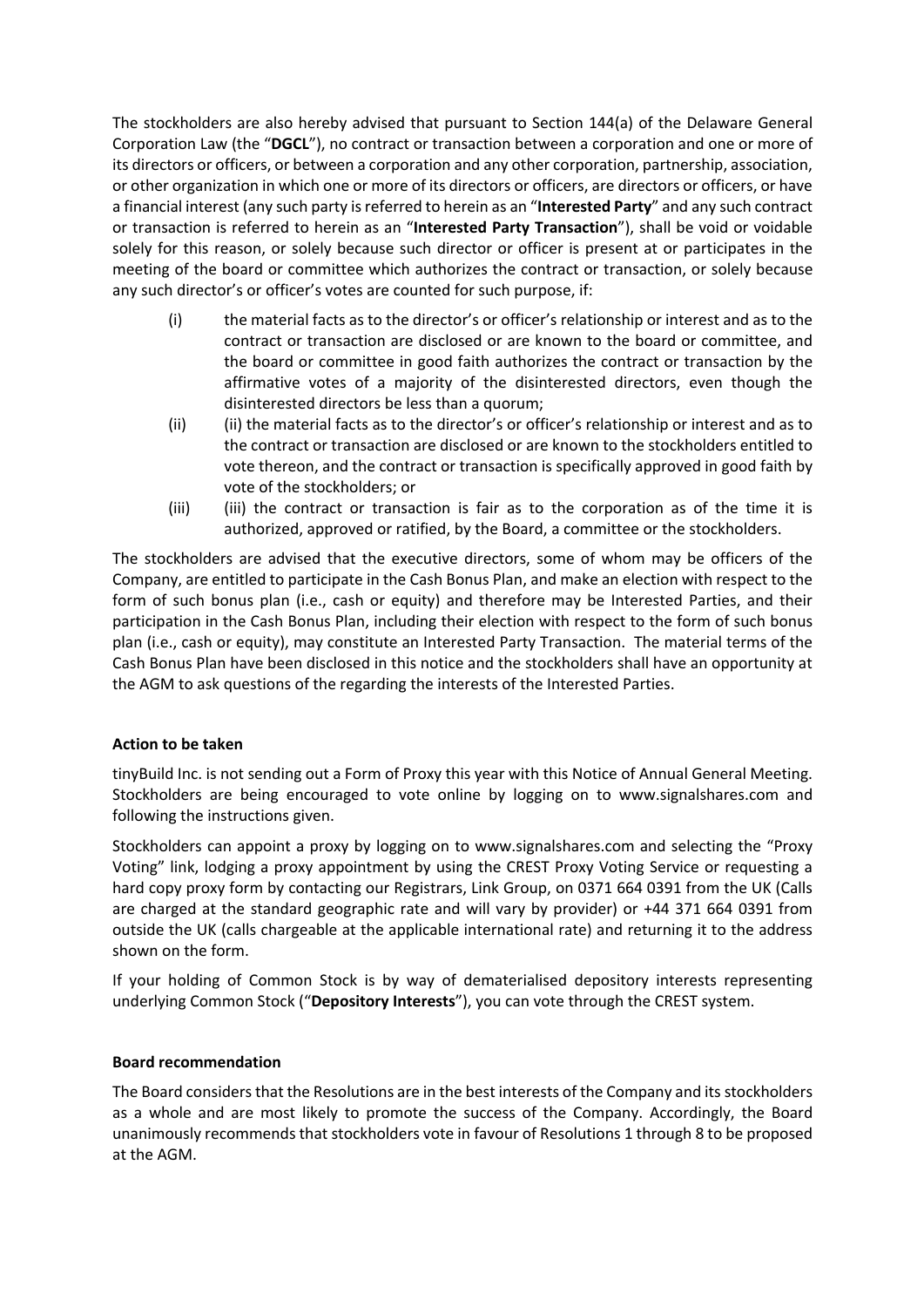Yours faithfully

Henrique Olifiers Chair of the Board of tinyBuild Inc.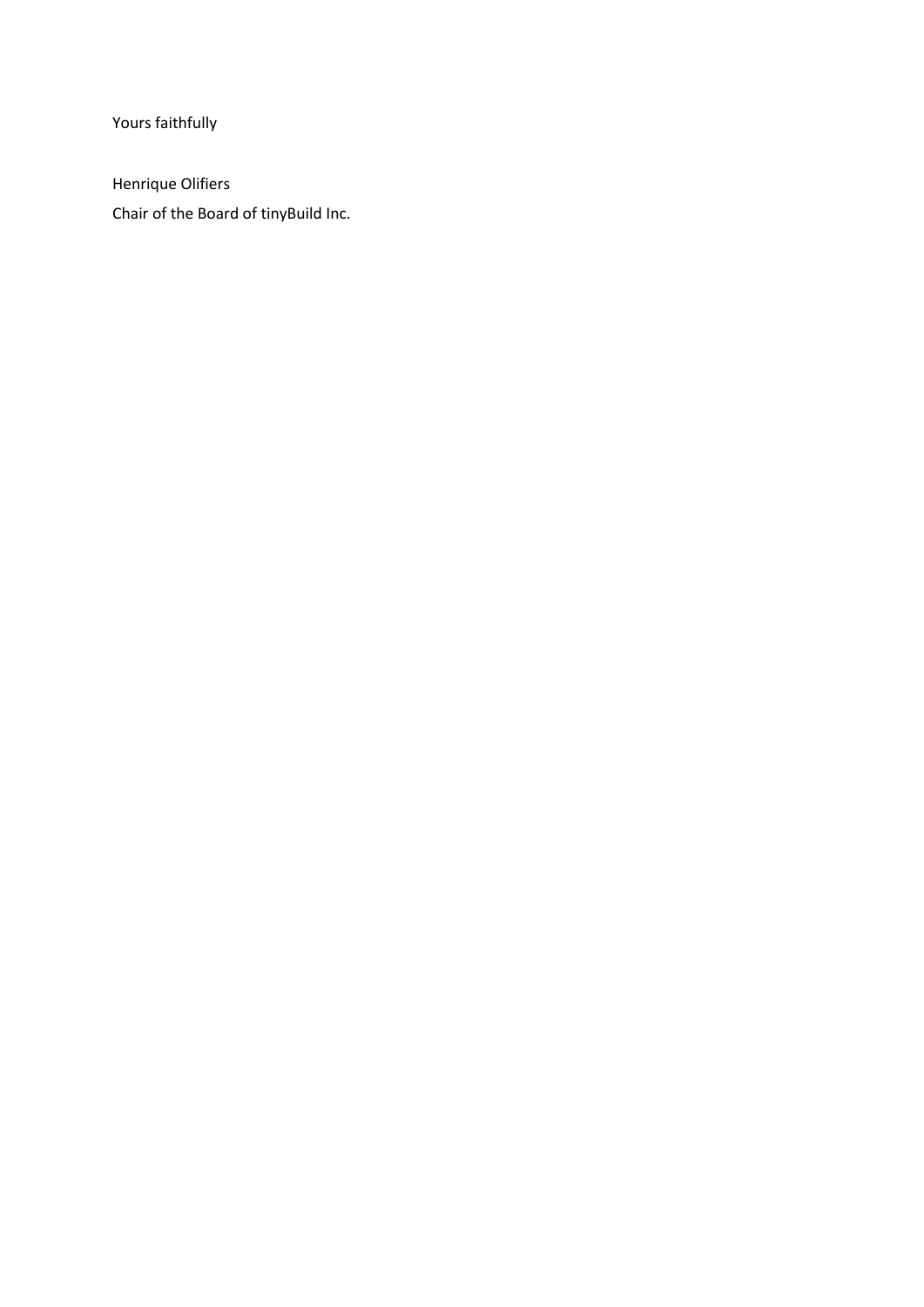## **tinyBuild Inc.**

*(Incorporated in the State of Delaware, United States with registered number 6522473)*

(the "**Company**")

### **NOTICE OF ANNUAL GENERAL MEETING**

Notice is hereby given that the 2022 Annual General Meeting of the Company will be held at Memery Crystal, 165 Fleet Street, London EC4A 2DY at 4 p.m. BST on 12 July 2022 for the purpose of considering and, if thought fit, passing the following resolutions.

#### **Ordinary Resolution**

- 1. **THAT** the Company's Annual Report and Consolidated Financial Statements for the year ended 31 December 2021 be received and adopted.
- 2. **THAT** Grant Thornton LLP are re-appointed as auditor of the Company to hold office until the end of the next general meeting at which accounts are laid before the members of the Company and that the Board is hereby authorised to set the auditors' remuneration.
- 3. **THAT** Luke Burtis, being a Class II director in accordance with the Company's Third Amended and Restated Certificate of Incorporation (the "**Certificate**") be re-elected as a Director of the Company.
- 4. **THAT** Henrique Olifiers, being a Class II director in accordance with the Certificate be re-elected as a Director of the Company.

#### **Special Resolutions**

5. **THAT**, subject to resolutions 6 and 7 the Board of Directors of the Company (the "**Board**") shall be and they are hereby generally and unconditionally authorised in accordance with Article IV, Section 3 the Certificate to allot New Securities (as such term is defined in the Certificate), provided that this power shall be limited to the issuance or sale of New Securities (as such term is defined in the Certificate) in an amount not to exceed, on an as-converted to Common Stock basis, 67,164,269 Common Stock, which equals 33% of the Company's issued and outstanding Common Stock (excluding any treasury shares) as of 9 June 2022 ("**Issuance Cap**").

The authorisation set forth above related to the issuance of New Securities shall (unless previously renewed or revoked) expire on the date that is the earliest of either (such date, the "Expiration Date") (i) the end of the next AGM of the Company and (ii) 31 October 2023; provided, that the Company may before the Expiration Date make an offer or agreement which would or might require New Securities to be issued or sold after the Expiration Date and the Board may issue such New Securities pursuant to such an offer or agreement as if the authority conferred hereby had not expired.

6. **THAT**, subject to the passing of resolution 5 the Board shall be and they are hereby generally and unconditionally authorised in accordance with Article IV, Section 3 the Certificate to issue or sell New Securities (as such term is defined in the Certificate) for cash, provided that it is limited to 10,176,404 Common Stock (which equals 5% of the Company's issued and outstanding Common Stock (excluding any treasury shares) as of 9 June 2022) of the Issuance Cap.

The authorisation set forth above related to the issuance of New Securities shall (unless previously renewed or revoked) expire on the date that is the earliest of either (such date, the "Expiration Date") (i) the end of the next AGM of the Company and (ii) 31 October 2023; provided, that the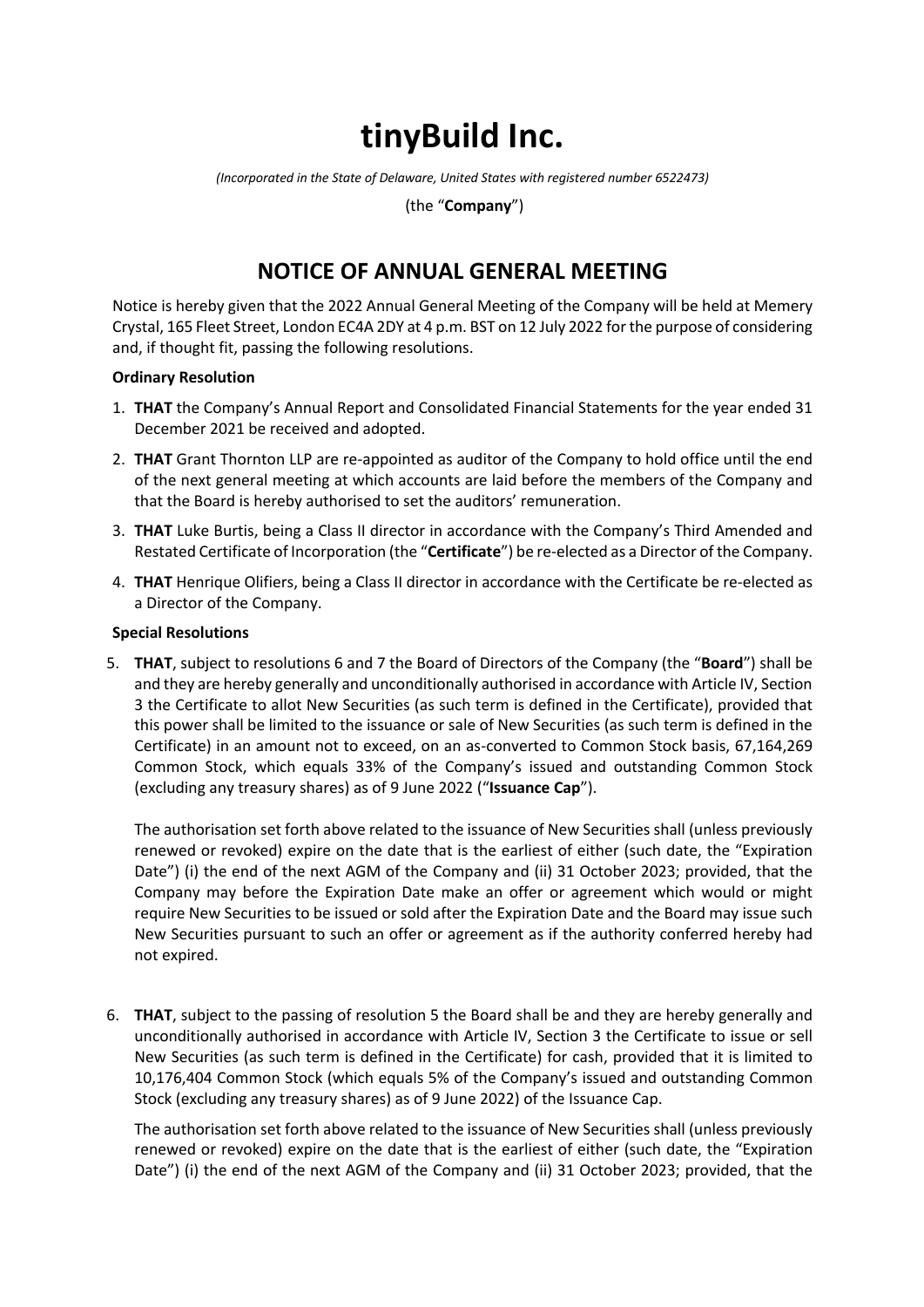Company may before the Expiration Date make an offer or agreement which would or might require New Securities to be issued or sold after the Expiration Date and the Board may issue such New Securities pursuant to such an offer or agreement as if the authority conferred hereby had not expired.

- 7. **THAT**, subject to the passing of resolution 5 the Board shall be and they are hereby generally and unconditionally authorised in accordance with Article IV, Section 3 the Certificate to issue or sell New Securities (as such term is defined in the Certificate) for cash, provided that:
	- a. it is limited to 10,176,404 Common Stock (which equals 5% of the Company's issued and outstanding Common Stock (excluding any treasury shares) as of 9 June 2022) of the Issuance Cap; and
	- b. being used to issue or sell New Securities for the purposes of financing (or refinancing, if the authority is to be used within six months after the original transaction) a transaction which the Board of the Company determines to be an acquisition or other capital investment of a kind contemplated by the Statement of Principles on Disapplying Pre-Emption Rights most recently published by the Pre-Emption Group prior to the date of this Notice.

The authorisation set forth above related to the issuance of New Securities shall (unless previously renewed or revoked) expire on the date that is the earliest of either (such date, the "Expiration Date") (i) the end of the next AGM of the Company and (ii) 31 October 2023; provided, that the Company may before the Expiration Date make an offer or agreement which would or might require New Securities to be issued or sold after the Expiration Date and the Board may issue such New Securities pursuant to such an offer or agreement as if the authority conferred hereby had not expired.

#### **Ordinary Resolution**

- 8. **THAT,**
	- a. the Cash Bonus Plan be amended to permit the executive directors to elect to receive their cash bonus in the form of equity (either in Common Stock, restricted stock units or options); and
	- b. in accordance with Section 144 of the DGCL, the participation by the executive directors in the Cash Bonus Plan is hereby approved.

The Company is a United States corporation incorporated in the State of Delaware with registered number 6522473. The shares of Common Stock have not been registered under the U.S. Securities Act of 1933, as amended, and constitute a "restricted security" as defined in Rule 144 under the U.S. Securities Act of 1933. The date for determination of stockholders entitled to notice of, and to vote at, the meeting or any postponement or adjournment thereof is the close of business on 9 June, 2022.

Stockholders of record as of the close of business on 9 June 2022 are permitted to attend the AGM. All are encouraged to deliver a proxy to have their shares voted at the AGM and otherwise to act in accordance with instructions in the notes provided with this Notice to ensure the representation of their interests.

By Order of the Board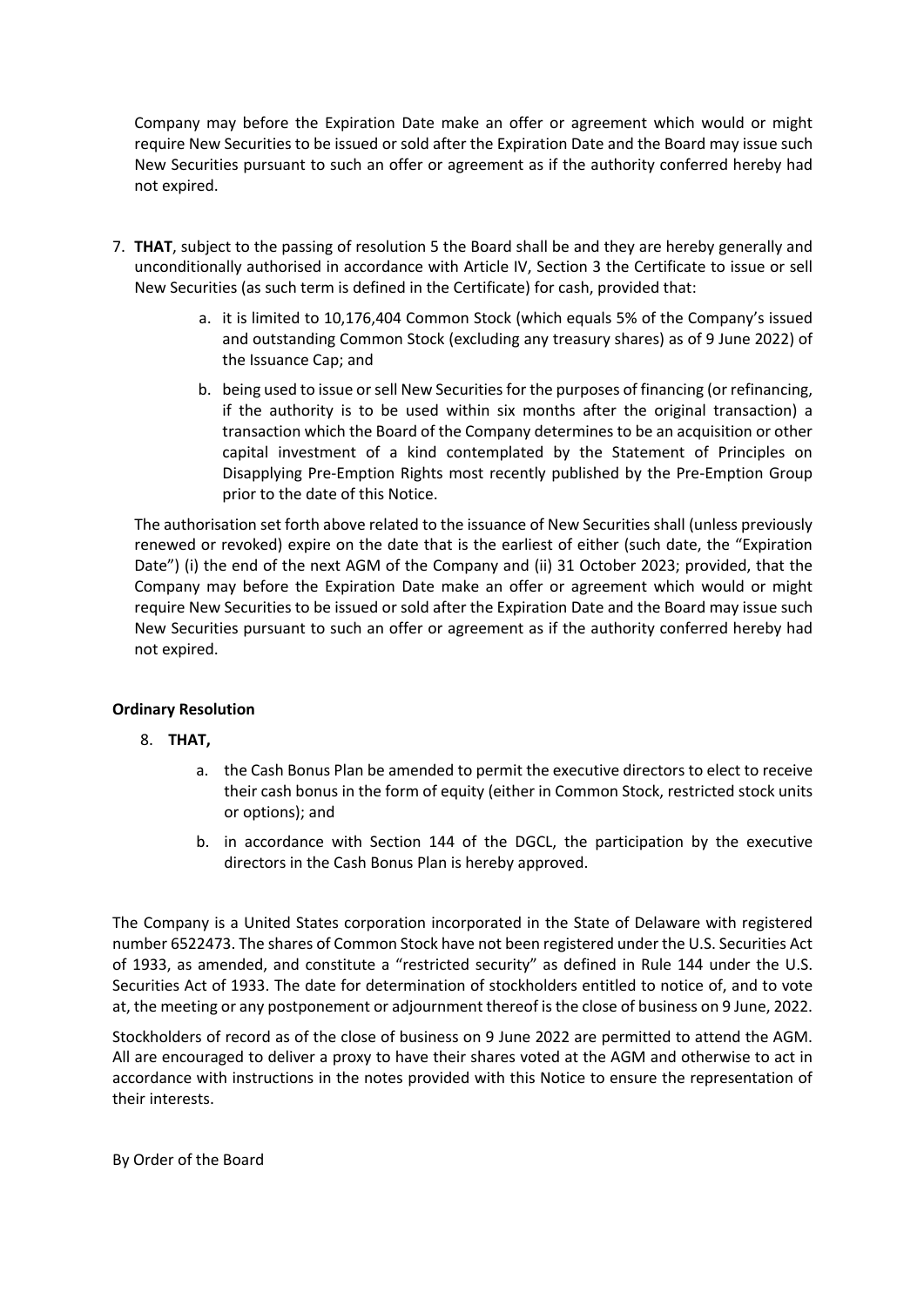Antonio Assenza 1209 Orange Street **Company Secretary Company Secretary Company Secretary Company Secretary Company Secretary Company Secretary Company Secretary Company Secretary Company Secretary Company Secretary Company Secretary Company Secretary Compa** 

New Castle 10 June 2022 Delaware USA

#### **Notice of AGM Notes:**

The Board:

- encourages stockholders to submit their votes via proxy as early as possible via www.signalshares.com, and stockholders should appoint the Chair of the meeting as their proxy. If a stockholder appoints someone else as their proxy, that proxy may not be able to attend the AGM in person or cast the stockholder's vote;
- proposes that voting at the meeting will be conducted by means of a poll on all resolutions, with each stockholder having one vote for each share held, thereby allowing all those proxy votes submitted and received prior to the AGM to be counted;
- encourages you to submit any question that you would like to be answered by sending it, together with your name as shown on the Company's register of stockholders and the number of shares held, to the following email address: investorrelations@tinybuild.com so that it is received by no later than 12.00 p.m. BST on 5 July 2022. Please insert "AGM – Stockholder Questions" in the subject header box of your email. The Company will endeavour to respond to all questions either on the Company's website or individually.

The following notes explain your general rights as a stockholder and your right to attend and vote at the AGM or to appoint someone else to vote on your behalf.

- 1. To be entitled to vote at the AGM (and for the purpose of the determination by the Company of the number of votes they may cast), stockholders must be stockholders of record at close of trading on9 June 2022, the record date for the AGM.
- 2. At least 10 days prior to the AGM, a complete list of stockholders entitled to vote at the AGM shall be made available for examination by contacting investorrelations@tinybuild.com address.
- 3. Stockholders are entitled to appoint another person as a proxy to exercise all or part of their rights to attend and to speak and vote on their behalf at the AGM. A stockholder may appoint more than one person to act as his or her proxy in relation to the AGM. A proxy need not be a stockholder of the Company.
- 4. In the case of joint holders, where more than one of the joint holders purports to appoint a proxy, only the appointment submitted by both holders will be accepted.
- 5. A vote withheld or an abstention is not a vote in law, which means that the vote will not be counted in the calculation of votes for or against the resolution. If no voting indication is given, your proxy will vote or abstain from voting at his or her discretion. Your proxy will vote (or abstain from voting) as he or she thinks fit in relation to any other matter which is appropriately put before the AGM.
- 6. The vote required to approve each resolution is set forth below: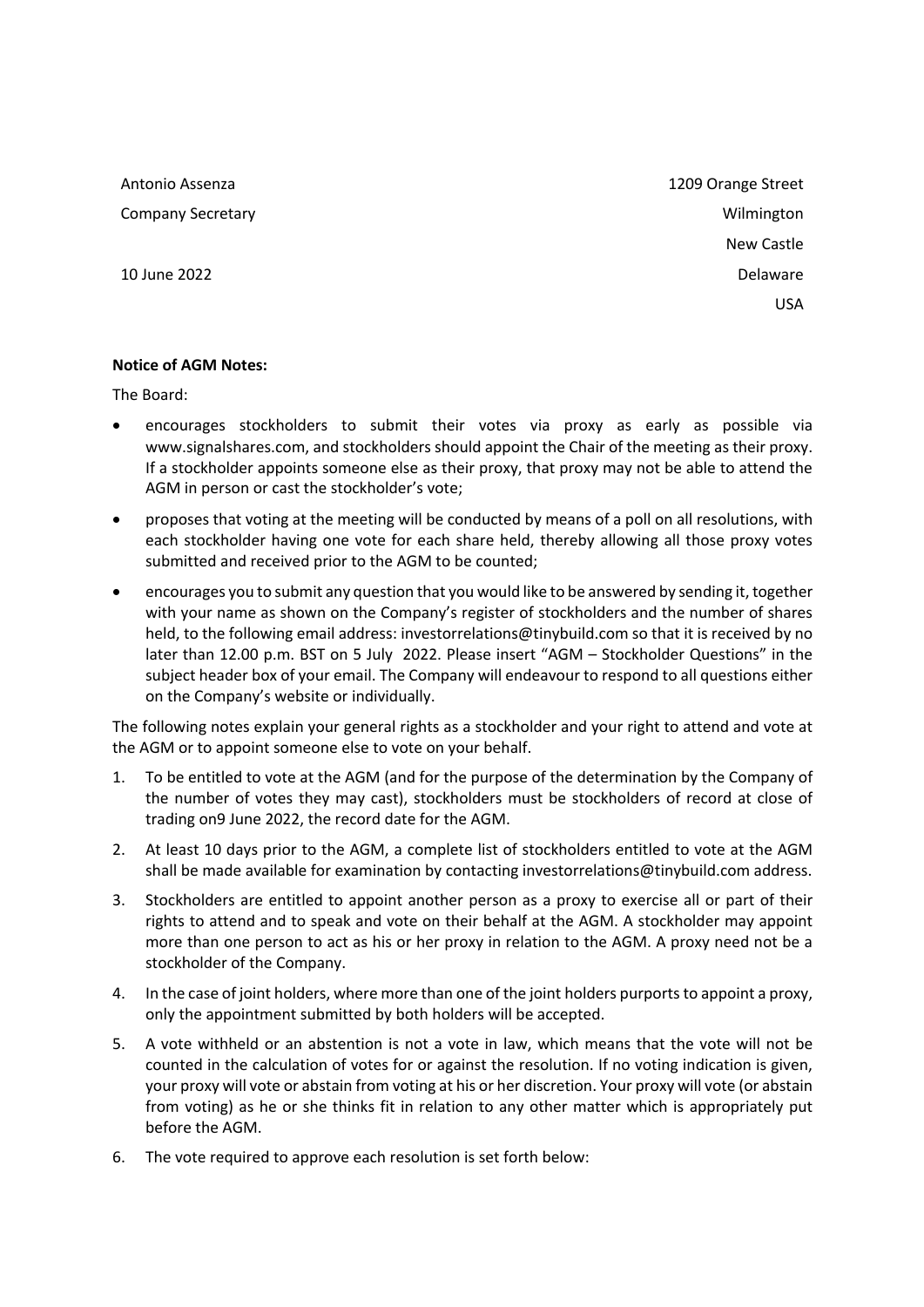- Resolution 1: The majority of the voting power of the shares of Common Stock present in person or represented by proxy at the AGM.
- Resolution 2: The majority of the voting power of the shares of Common Stock present in person or represented by proxy at the AGM.
- Resolutions 3 and 4: Directors shall be elected by a majority of the votes of the shares of Common Stock present in person or represented by proxy at the AGM.
- Resolutions 5, 6 and 7: Affirmative vote of at least seventy-five percent (75%) of the shares present in person or represented by proxy at the AGM and entitled to vote on the matter.
- Resolution 8: The majority of the voting power of the shares of Common Stock present in person or represented by proxy at the AGM.
- 7. You can vote either:
	- by logging on to www.signalshares.com and following the instructions; or
	- by requesting a hard copy form of proxy directly from the registrars, Link Group (previously called Capita), on Tel: 0371 664 0391. Calls are charged at the standard geographic rate and will vary by provider. Calls outside the United Kingdom will be charged at the applicable international rate. Lines are open between 9.00 a.m. – 5.30 p.m. BST, Monday to Friday excluding public holidays in England and Wales; or
	- in the case of CREST members, by utilising the CREST electronic proxy appointment service in accordance with the procedures set out in note 10 below.

In order for a proxy appointment to be valid a form of proxy must be completed. In each case the form of proxy must be received by Link Group at 10th Floor, Central Square, 29 Wellington Street, Leeds, LS1 4DL by 4 p.m. BST on 8 July 2022.

- 8. If you return more than one proxy appointment, either by paper or electronic communication, the appointment received last by the Registrar before the latest time for the receipt of proxies will take precedence. You are advised to read the terms and conditions of use carefully. Electronic communication facilities are open to all stockholders and those who use them will not be disadvantaged.
- 9. The return of a completed form of proxy, electronic filing or any CREST Proxy Instruction (as described in note 11 below) will not prevent a stockholder from attending the AGM and voting in person if he/she wishes to do so.
- 10. CREST members who wish to appoint a proxy or proxies through the CREST electronic proxy appointment service may do so for the Meeting (and any adjournment of the AGM) by using the procedures described in the CREST Manual (available from www.euroclear.com/site/public/EUI). CREST Personal Members or other CREST sponsored members, and those CREST members who have appointed a service provider(s), should refer to their CREST sponsor or voting service provider(s), who will be able to take the appropriate action on their behalf.
- 11. In order for a proxy appointment or instruction made by means of CREST to be valid, the appropriate CREST message (a "**CREST Proxy Instruction**") must be properly authenticated in accordance with Euroclear UK & Ireland Limited's specifications and must contain the information required for such instructions, as described in the CREST Manual. The message must be transmitted so as to be received by the issuer's agent (ID RA10) by 12.00 p.m. BST on 8 July 2022. For this purpose, the time of receipt will be taken to mean the time (as determined by the timestamp applied to the message by the CREST application host) from which the issuer's agent is able to retrieve the message by enquiry to CREST in the manner prescribed by CREST. After this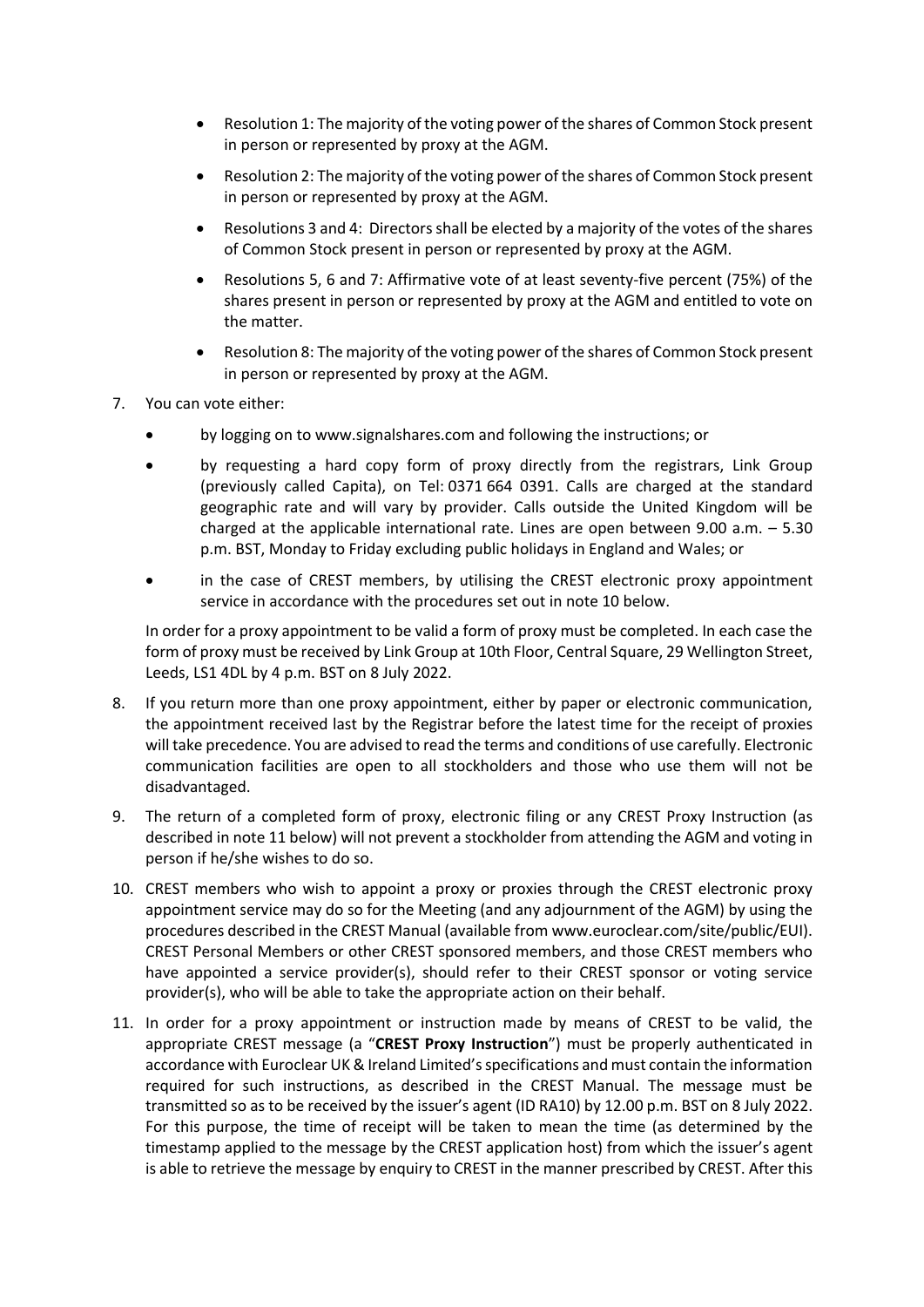time, any change of instructions to proxies appointed through CREST should be communicated to the appointee through other means.

- 12. CREST members and, where applicable, their CREST sponsors or voting service providers should note that Euroclear UK & Ireland Limited does not make available special procedures in CREST for any particular message. Normal system timings and limitations will, therefore, apply in relation to the input of CREST Proxy Instructions. It is the responsibility of the CREST member concerned to take (or, if the CREST member is a CREST personal member, or sponsored member, or has appointed a voting service provider(s), to procure that his CREST sponsor or voting service provider(s) take(s)) such action as shall be necessary to ensure that a message is transmitted by means of the CREST system by any particular time. In this connection, CREST members and, where applicable, their CREST sponsors or voting system providers are referred, in particular, to those sections of the CREST Manual concerning practical limitations of the CREST system and timings. The Company may treat as invalid a CREST Proxy Instruction in the circumstances set out in Regulation 35(5)(a) of the Uncertificated Securities Regulations 2001.
- 13. If your holding of Common Stock is by way of Depository Interests, you can vote through the CREST system. The instructions submitted via the CREST system must be received by the Company's agent Link Group by 4 p.m. BST on 8 July 2022.
- 14. Holders of Depository Interests cannot vote in person at the AGM or any adjournment or postponement thereof. Holders of Depository Interests are therefore requested to vote through CREST in accordance with paragraph 11 above. Holders of Depository Interests wishing to attend the AGM should contact the depository at PXS1, 10th Floor, Central Square, 29 Wellington Street, Leeds LS1 4DL, United Kingdom or email to nominee.enquires@linkgroup.co.uk in order to request a Letter of Representation by no later than 4 p.m. BST on 8 July 2022.
- 15. As at 9 June 2022, the record date for the AGM, there were 203,528,087 issued and outstanding shares of Common Stock, carrying one vote each. Therefore, the total voting rights in the Company as at 9 June 2022 are 203,528,087.